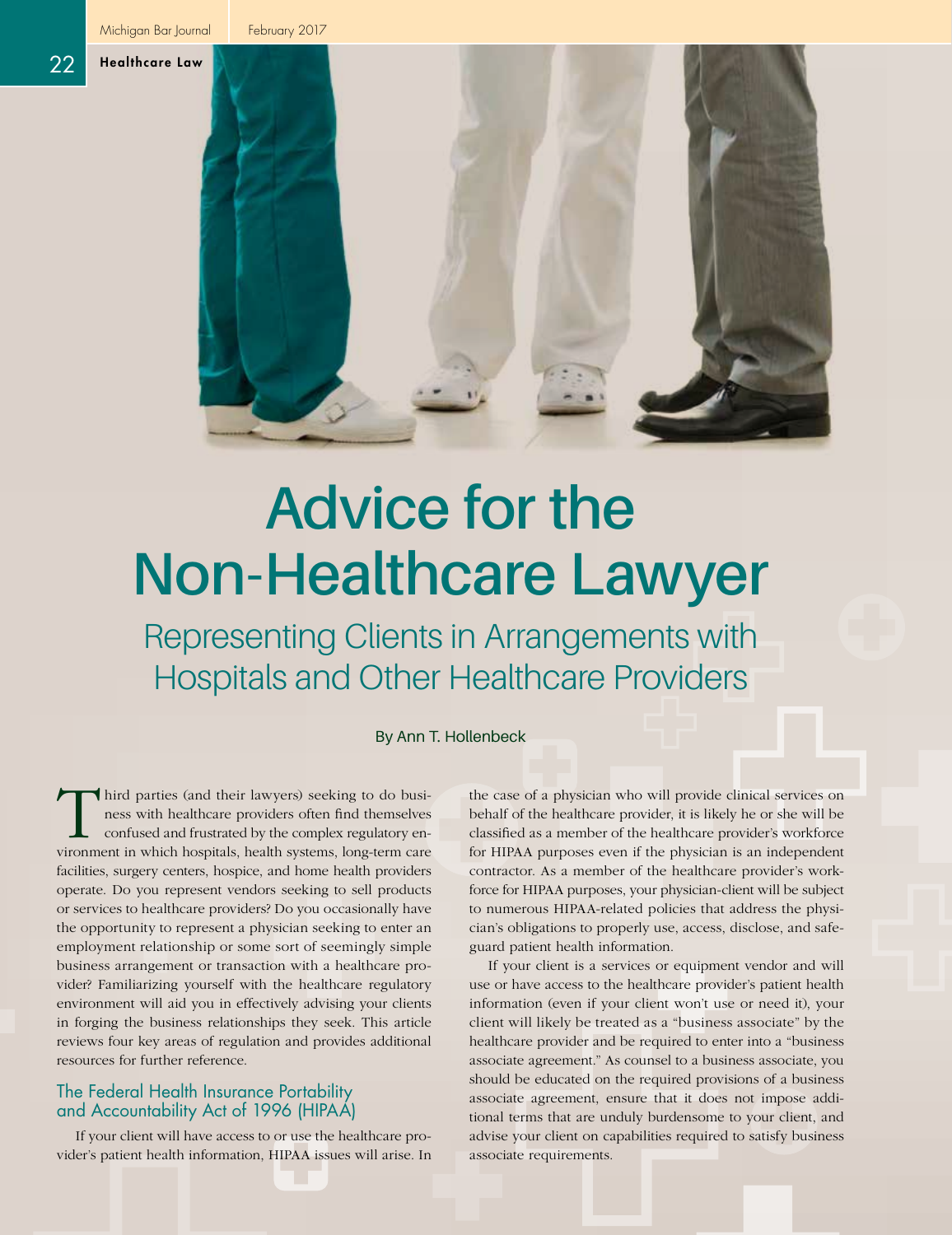## **FAST FACTS**

Counsel must be educated on the required provisions of a business associate agreement.

 In the case of physician employment, expect compensation to be capped and for any clinical service-based bonus to be limited to services personally performed by the physician.

Physicians are routinely considered "disqualified persons" in relation to tax-exempt healthcare providers.

## Summary of HIPAA<sup>1</sup>

HIPAA and its related federal regulations seek to protect individually identifiable health information relating to an individual's past, present, or future physical or mental health, the provision of healthcare to the individual, and the payment for the provision of healthcare to the individual. HIPAA applies to "covered entities" defined as (1) healthcare providers, including hospitals, doctors, outpatient clinics, nursing homes, and pharmacies; (2) health plans; and (3) healthcare clearinghouses.<sup>2</sup> HIPAA requires covered entities to implement safeguards to protect the privacy of personal health information and limit the uses and disclosures that may be made of such information without patient authorization.3 HIPAA also gives a patient rights over his or her health information, including rights to examine and obtain a copy of his or her health records and request corrections.<sup>4</sup> Failure to comply with HIPAA can result in civil and criminal penalties.<sup>5</sup>

#### Business associates

A covered entity is permitted to disclose protected health information to third parties (known as "business associates") for purposes of assisting in carrying out the covered entity's healthcare functions, but only if the covered entity obtains satisfactory assurances that the business associate will use the information only for the purposes for which it was engaged by the covered entity, safeguard the information from misuse, and help the covered entity comply with some of its duties under HIPAA.<sup>6</sup> A covered entity must have a written agreement with the business associate that contains these specified terms.7 Business associate activities include billing and claims processing, utilization review, quality assurance, data analysis and operations management, legal services, and accounting and auditing services.<sup>8</sup>

# Stark Law and Anti-Kickback Statute

When representing a physician-client, issues associated with patient referrals to the healthcare provider and its affiliates will likely be of concern. In the case of physician employment, expect overall compensation to be capped and for any clinical service-based, non-fixed compensation or bonus to be limited to services personally performed by the physician. In the case of an independent contractor arrangement for medical director, teaching, research, or part-time clinical services, be ready to discuss fair market value of payments and enter into a detailed written agreement for the arrangement.

Similarly, when representing a vendor seeking to provide services or lease real estate or equipment in exchange for payments based on volume of use or a percentage of revenue or collections, be prepared for a detailed discussion as to whether this is permissible and, if so, whether the associated compliance risk is necessary or prudent. Expect a detailed written agreement seeking to meet an applicable safe harbor or exception to the prohibitions described below.

## Stark Law<sup>9</sup>

The federal Stark Law prohibits (1) a physician from making a referral for any "designated health service" to an entity with which the physician has a "financial relationship" and (2) an entity from billing Medicare for any "designated health service" ordered by a physician (or immediate family member of the physician) with whom the entity has a "financial relationship,"10 unless the relationship fits within a specific exception.11 Financial relationships include both ownership/investment and compensation arrangements.<sup>12</sup> Designated health services include inpatient and outpatient hospital services but do not include most non-hospital services that are reimbursed by Medicare as part of a composite rate (for example, certain medical and surgical supplies included in ambulatory surgery center bundled payments).<sup>13</sup>

There are a number of exceptions to the referral prohibition, which are set forth in the Stark Law and related regulations. If an arrangement falls within one of these exceptions, it will be deemed not in violation of the Stark Law. On the other hand, if an arrangement fails to meet all of the requirements of at least one Stark Law exception, the referrals will be prohibited. The Stark Law imposes penalties for violations, including Medicare payment denial, recoupment of payments resulting from prohibited claims, civil monetary penalties, assessments of up to three times the prohibited claim, and Medicare program exclusion.<sup>14</sup>

# Anti-Kickback Statute<sup>15</sup>

The federal Anti-Kickback Statute is a criminal statute that prohibits the knowing and willful offer, payment, solicitation, or receipt of any remuneration to induce or reward the referral of items or services reimbursable by a federal healthcare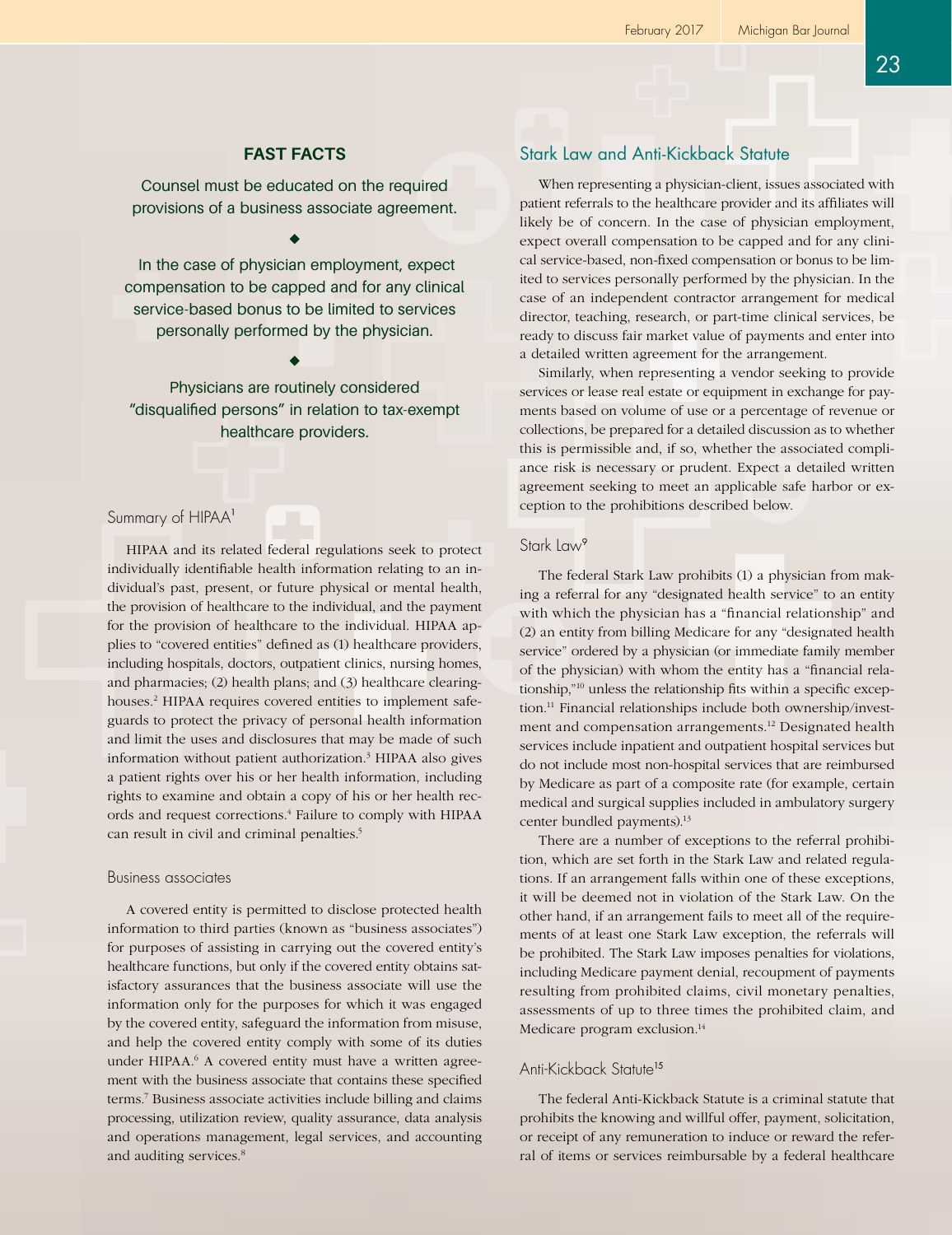program.<sup>16</sup> In addition to criminal penalties,<sup>17</sup> when a party commits an act described in the Anti-Kickback Statute, the Office of Inspector General of the Department of Health and Human Services—the government agency charged with enforcing many of the federal government's healthcare fraud and abuse laws, including the Anti-Kickback Statute—will likely initiate administrative proceedings to impose civil monetary penalties and exclude the party from participation in federal healthcare programs.<sup>18</sup>

The Department of Health and Human Services has promulgated safe-harbor regulations that define certain types of arrangements deemed to not violate the Anti-Kickback Statute because such practices would be unlikely to result in fraudulent or abusive practices. An arrangement will qualify for safeharbor protection only if it precisely meets all the conditions set forth in the safe harbor; however, failure to satisfy a safe harbor does not mean the arrangement necessarily violates the Anti-Kickback Statute. Rather, the analysis of the arrangement is a facts-and-circumstances inquiry focused on whether an enforcement agency could potentially infer that the parties to the transaction had the requisite intent to violate the Anti-Kickback Statute. Further, while an arrangement failing to satisfy every condition of a safe harbor will not be afforded protection, in defending the arrangement it is nonetheless constructive to establish that its structure substantially conforms to the safe harbor's requirements.

Commonly used exceptions to the Stark Law and Anti-Kickback Statute apply to personal services and management contracts, $19$  space and equipment leases, $20$  and employment relationships.21 Advisory opinions have been issued by the Centers for Medicare & Medicaid Services and the Office of Inspector General on a variety of arrangements that provide helpful guidance.<sup>22</sup>

#### False Claims Act

Note also that the federal False Claims Act is one of the primary vehicles currently used to enforce healthcare fraud and abuse laws. The act punishes the knowing and willful submission of fraudulent claims to the federal government with civil monetary penalties and treble damages.<sup>23</sup>

#### Michigan law

Michigan law also prohibits illegal patient referrals and penalizes kickback arrangements through, among others, the Medicaid False Claims Act,<sup>24</sup> the Health Care False Claims Act,<sup>25</sup> a statute prohibiting the division of fees in certain contexts,<sup>26</sup> and a statute prohibiting the payment of fees in exchange for clinical laboratory referrals.<sup>27</sup>

#### Tax-exempt parameters

If your client seeks to do business with a tax-exempt healthcare provider, be mindful that federal and state tax laws and Tax-exempt healthcare providers routinely seek independent third-party reviews of physician compensation to ensure compliance; thus, be prepared to submit information about your client's credentials, historical practice, and intended services to the healthcare provider.

regulations present a host of parameters on the operations and financial relationships of the tax-exempt healthcare provider.28 These include making payments of no more than reasonable compensation and ensuring fair market value payments in exchange for goods and services, prohibitions on insider transactions that fail to meet specific criteria, and adherence to conflict-of-interest procedures.

Tax-exempt healthcare providers routinely seek independent third-party reviews of physician compensation to ensure compliance; thus, be prepared to submit information about your client's credentials, historical practice, and intended services to the healthcare provider. A similar review may be pursued if your client seeks to provide management or operational services to a business line or unit that result in your client's having significant influence over that area of the healthcare provider's business. Cooperating with this process is recommended despite the delay that will likely result, as a favorable third-party review will help your client.

Additionally, if the arrangement involves your client's use of the healthcare provider's tax-exempt, bond-financed facility, expect additional discussion about your client's use, potential limitations, and the necessary terms and conditions that must be set forth in the related written agreement.<sup>29</sup>

#### Taxpayer Bill of Rights 2 (TBOR2)

In 1996, Congress enacted TBOR2, which added Section 4958 to the Internal Revenue Code of 1986 providing for intermediate sanctions on individuals participating in prohibited private inurement. Section 4958 provides that any transaction or contract entered into by a tax-exempt organization (1) that gives rise to an economic benefit directly or indirectly to (2) any "disqualified person," i.e., an individual in a position (currently or within the five prior years) to exercise substantial influence over the affairs of the tax-exempt organization (even if that power is not actually used) when (3) the fair market value of that benefit exceeds the consideration paid in return is considered an "excess benefit transaction," subjecting the individual receiving the excess benefit and any officer or director (or person vested with similar powers) of the taxexempt organization who approved the transaction to taxes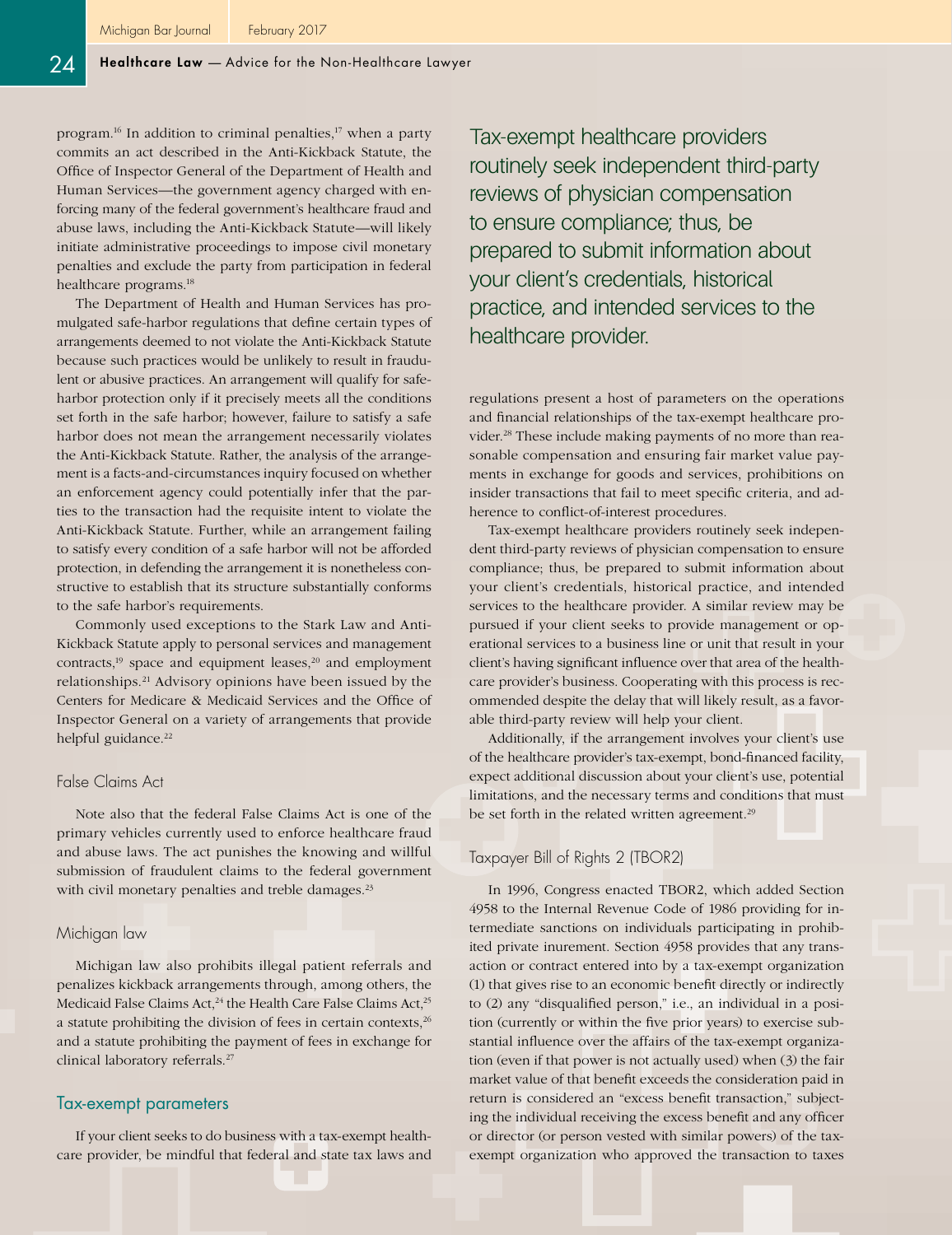and fines of up to 225 percent and 10 percent of the excess benefit, respectively.30 If the IRS views the excess benefit to be significant or ongoing, the tax-exempt status of the organization could also be revoked.<sup>31</sup>

An excess benefit transaction is any transaction by which an applicable tax-exempt organization provides an economic benefit—virtually anything of value, including compensation, loans, guaranties, property, use of property, gifts, payment of personal expenses, free or discounted benefits, etc.—directly or indirectly (such as through an affiliate) to or for the use of any disqualified person, and the fair market value of that benefit exceeds the consideration paid in return, whether in cash or in kind such as services. The amount of the excess benefit is the differential from fair market value.<sup>32</sup>

Under Code Section 4958(a)(1), a disqualified person is any person or entity in a position (at the time of or within five years before the transaction) to exercise substantial influence over the affairs of the tax-exempt organization, even if that power is not actually used. Certain individuals are deemed to be disqualified persons, such as CEOs, COOs, CFOs/treasurers, and voting members of the board. The term "disqualified person" also includes any such individual's family members and their 35 percent-controlled entities.<sup>33</sup> Collectively, these are "deemed disqualified persons" regardless of other factors as to actual influence.

For anyone other than deemed disqualified persons, various factors apply in determining whether someone is a disqualified person.<sup>34</sup> No one factor is determinative, nor is more than one necessarily required. Physicians are routinely considered disqualified persons under a facts-and-circumstances analysis that examines whether they have the ability to exercise substantial influence over the affairs of the tax-exempt organization.

To avoid excess benefit transactions, tax-exempt organizations typically undertake the following actions:

- Maintain a conflict-of-interest policy requiring disqualified persons to submit disclosure statements annually, and
- Follow the "rebuttal presumption procedure" in advance of any transaction or contract with a disqualified person.

The rebuttal presumption procedure is a three-step procedure requiring (1) any transaction or contract between the taxexempt organization and a disqualified person to be reviewed and approved in advance by independent members of the tax-exempt organization's board of directors who have relied on (2) appropriate fair market value data in determining that the transaction or contract does not result in any excess benefit and (3) the determination be thoroughly documented concurrent with the determination.35

# Certificate of Need

The State of Michigan Certificate of Need (CON) program is a state regulatory program enacted in 1972 which seeks





to ensure that only needed healthcare services and expenditures are pursued in Michigan. If your client's relationship with a healthcare provider involves CON (for example, sale of equipment or construction services to a health facility), be prepared for additional project planning and cost analysis as well as a possible delay while CON reviews take place.

Any entity (including a health facility, physician, group practice, etc.) proposing any of the following types of projects must obtain a CON, regardless of the capital expenditure proposed:

- Increase in the number of licensed beds or the relocation of licensed beds from one site to another
- Acquisition of an existing health facility
- Operation of a new health facility
- Initiation, replacement, or expansion of numerous covered clinical services (including cardiac catheterization services; CT, MRI, MRT, and PET scanner services; surgical services; and lithotripter services)
- Short-term nursing care program